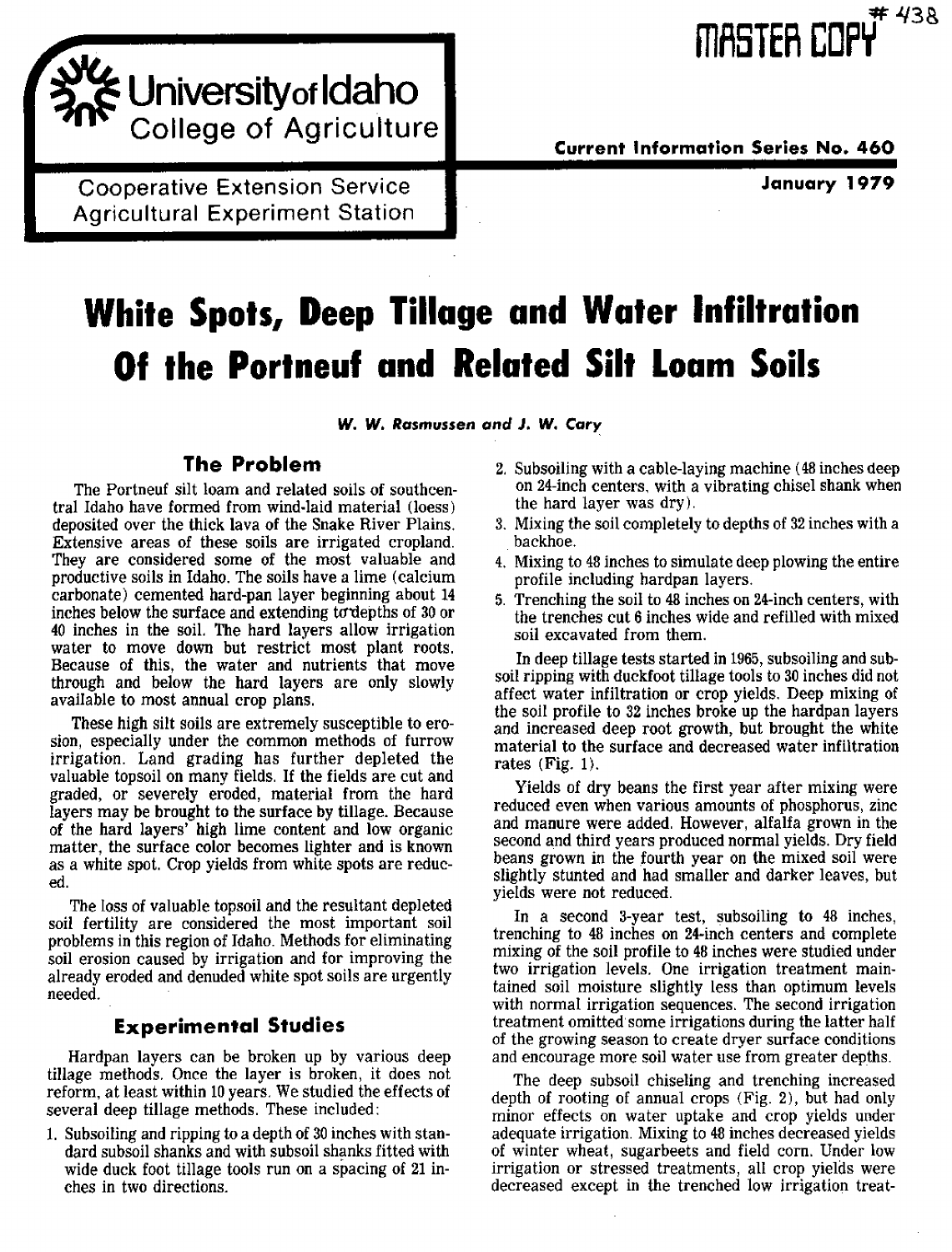ment. In this treatment, corn showed a beneficial response to trenching when the low irrigation treatments were compared to the low irrigation control and mixed treatments (Fig. 3). Breaking the hardpan layer led to increased roots below 24 inches, but did not prevent a marked loss in crop yield from reduced irrigation. Therefore, we concluded that when adequate irrigation water was available, tillage below 18 inches was not beneficial for normal soil that had not been cut or severely eroded.

## **White Spot Management**

Long-time observations and experience by farmers and all research studies on white spot soils indicate that improving the cut or eroded areas is difficult. While we believe that all causes of unproductiveness of these soils are not yet known, knowledge of how they have responded in research studies does aid in making recommendations for managing the affected soils.



Fig. 1. Approximate rates of water infiltration Into Portneuf soil . from corrugates on **24**-inch centers that have not been distributed since the previous irrigation. Subsoiling does not increase infiltration, but deep soil mixing does reduce water intake. The water Infiltration rate will be greater than shown by these curves the first time a corrugate is filled with water, or when trash accumulates in the corrugate. The infiltration rate will slowly decrease with the length of time water runs in the corrugate and also as the season progresses if the soil is not tilled.



Fig. 2. Cross-section sketch of soil layers and rooting patterns of treatments. sugarbeets in the Portneuf silt loam after various tillage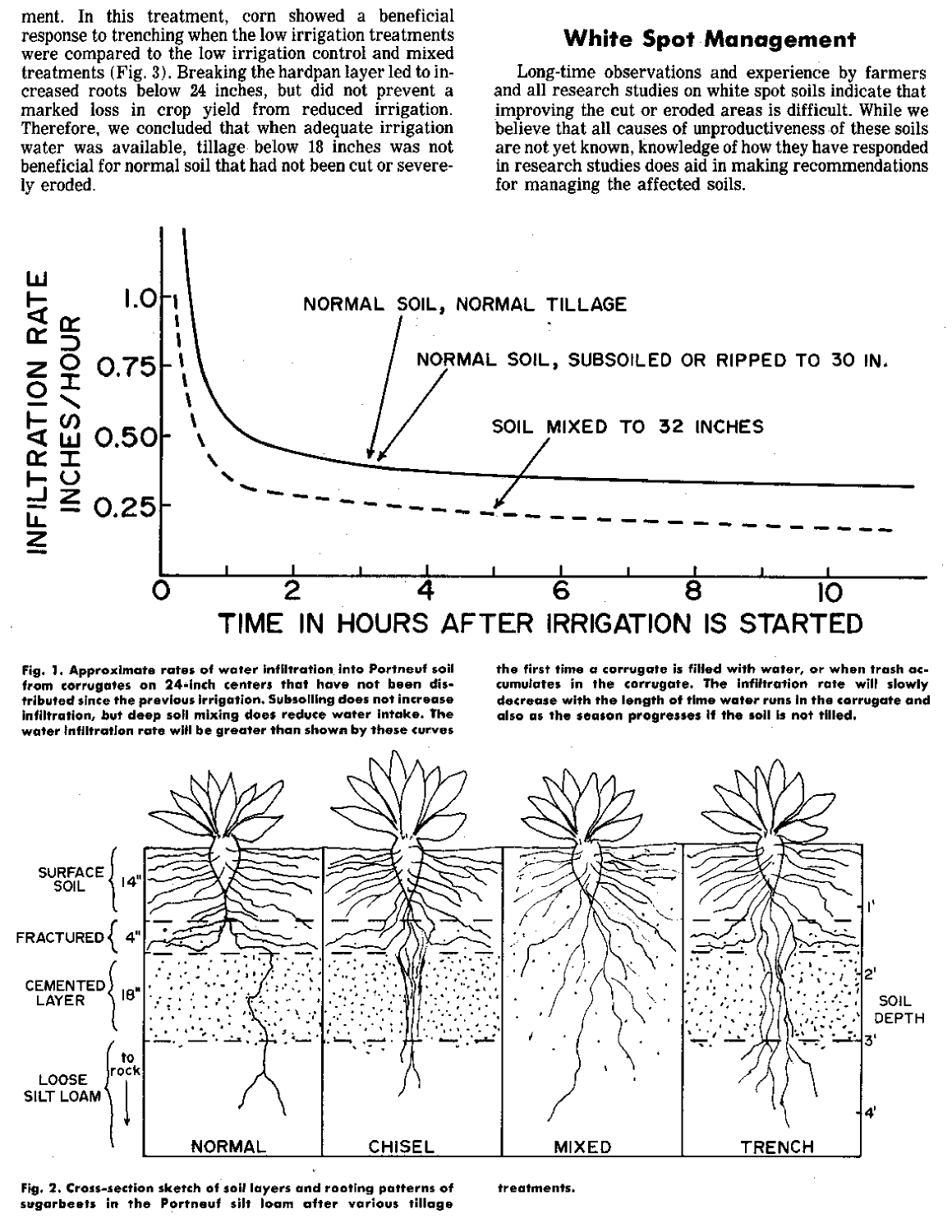#### *Deepening the* **Soil Root Zone**

The shallow hard layer is the most apparent adverse physical characteristic of white spot soils. Subsoiling and trenches to increase deep rooting and to increase nutrient and water availability on normal soils have not significantly increased either total water uptake or yield of annual crops. However, deep tillage on severe white spots with extremely shallow hardpan layers and limited rooting volume has not been studied specifically. In cut or eroded areas that have less than 14 inches of soil above the hard layer, enlarging the root zone to increase depth of rooting and recovery of stored water should be advantageous.

If the low lime material from below the hard layer can be brought to the surface by deep plowing, this may be beneficial in the long run. On the other hand, if the bottom of the hard layer is too deep to plow through, it may be better to deepen the root zone by subsoiling. This will bring white material to the surface.

#### **Chemical Properties and Soil Fertility ,**

Except for the high lime content within the hardpan layers, Portneuf soils do not appear to have any unfavorable chemical characteristics. White spots have high lime in the surface soil which leads to iron deficiency in some ornamentals, grapes, berries and fruit trees. These susceptible plants generally respond to addition of iron chelates. Portneuf soils require the addition of adequate nitrogen, phosphorus and sometimes zinc for growth of common field crops. Even when complete fertilizers are applied to white spot areas, production is generally reduced for a period of years after the areas are formed. The value of exotic or small quantities of unusual additives has not been demonstrated.

#### *Organic Matter and Soil Amendments*

Light color, cooler soil, reduced water infiltration rates, reduced internal water movement and limited root zones contribute to reduced plant growth and yield on white spots. Adding manure to the white spots will add needed nutrients and possibly improve infiltration rates temporarily, but will not permanently correct the problem. Gypsum and ferric sulfate applications to improve infiltration have been tested in the laboratory, but are not expected to improve the high lime white spots.

The lower temperatures of the white soils are attributed to both the light color that reduced heat absorption from sunlight and posiible higher water retention at the soil surface that slows warming. Spring soil temperatures are reduced 2 to 3° F. This delays germination and reduces seeding vigor of many crops. Work on other soils has shown that banding lamp black, asphalt emulsions and similar materials over the seed rows may hasten emergence of some early-seeded crops, Such practices may be considered but they were not studied in these tillage tests and likely would not be economically feasible for field crops.

## **Summary and Conclusions**

Since plant growth and production on white spots are reduced, farmers should make every effort to prevent their occurrence. Water distribution systems should be designed and operated to apply water uniformly without erosion. Land leveling or grading should be reduced or eliminated or methods should be devised to remove and then replace the topsoil.

Once formed, a white spot cannot be returned to the full productive potential of the original soil in a period of 2 or 3 years with any known economically feasible treatment. We further suspect that mixing the high lime hard layer with the surface soil has detrimental effects that are not yet fully understood. Fertility and deep tillage studies provide the basis for the following suggestions concerning soil and irrigation management problems that are likely to occur after serious erosion or cutting:

1. When erosion cannot be prevented, consider using grass tailwater strips or constructing ponds to trap sedi-



Fig. 3. Average corn yields and the amount of soil water removed below 2 feet between July 28 and November 3 in the fourth cropping season after deep tillage. The total water used by the crop ranged from 21 inches on lowest-yielding plots to 27 inches on highest-yielding plots.